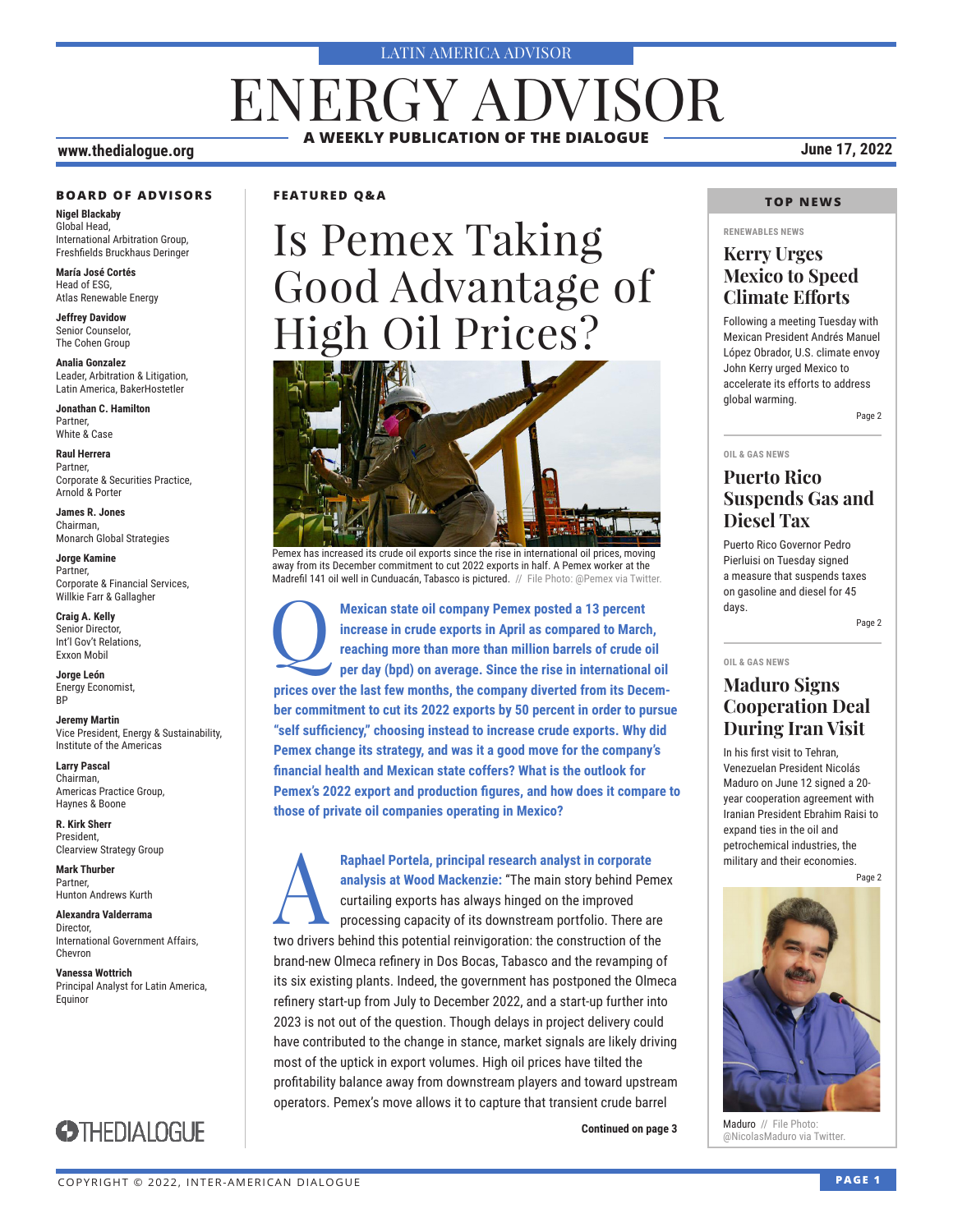### **OIL & GAS NEWS**

## Venezuela's Maduro Signs Cooperation Deal on Iran Visit

In his first visit to Tehran, Venezuelan President Nicolás Maduro on Sunday signed a 20-year cooperation agreement with Iranian President Ebrahim Raisi to expand ties in the oil and petrochemical industries, the military and their economies, the Associated Press reported. Iran recently sent tankers carrying badly needed fuel to Venezuela, skirting U.S. sanctions on both nations. Iran's state-funded PressTV quoted Maduro saying the two men would discuss "the need to well inform the Iranian and Venezuelan nations about the war of sanctions and find ways to counter them

### **The Maduro government will further move to 'de-westernize' its oil sector..."**

**— Luis Vicente León**

with steadfastness," according to the report. "Caracas and Tehran have shaped the strategy of [a] resistance economy and are working to expand it," he said. An Iranian delegation led by Oil Minister Javad Owji last month met with Maduro and other high-ranking Venezuelan officials in Caracas to discuss closer energy cooperation. Although Venezuela's devastated economy has been recovering from a historic contraction over the past year, its oil exports dropped 8 percent in April as compared to March. Some experts warn that Venezuela's embrace of nontraditional partners such as Iran could backfire in the long term. "What seems evident now is the deepening of [their] relationship to improve Venezuela's refining capacity, with Iran participating in a project to help revitalize the El Palito Refinery, deliver refined oil to world markets and probably design new collection mechanisms for these exports, in which Iran has years of experience," Luis

Vicente León, political analyst and president of Datanalisis in Caracas, told the Energy Advisor in a **[Q&A](https://www.thedialogue.org/wp-content/uploads/2022/05/LEA220520.pdf)** last month. "The Maduro government will further move to 'de-westernize' its oil sector—an incredible geopolitical error that should be stopped immediately," he added.

### **RENEWABLES NEWS**

## Canadian Solar Gets \$28 Mn in Financing for Brazil Project

Canadian Solar announced on Wednesday that it obtained a nonrecourse project financing of 136 million reais (\$28 million) from Banco do Nordeste do Brasil (BNB) to fund its Lavras solar project in Brazil, which is set to produce 79 megawatts peak (MWp). The funding will go to the construction and operation of the Lavras II solar project, which is set to reach commercial operation by the end of June. Canadian Solar obtained the project in a 2019 private auction held by COPEL Energia, Canadian Solar said in a statement. "This financing once again demonstrates our capabilities and commitment to the Brazilian market, where we are a market leader with more than 2 GWp of backlog projects that have secured power purchase agreements," said Shawn Qu, Canadian Solar's CEO. "BNB's continuing participation in our solar portfolio reinforces our confidence in the long-term potential of Brazil's renewable energy sector," he added. Canadian Solar on June 6 signed an agreement with power generation company SPIC Brasil, selling a 70 percent stake in Canadian Solar's stake in its Marangatu and Panati-Sitiá projects.

## Kerry Urges Mexico to Speed Efforts on Global Warming

U.S. climate envoy John Kerry on Tuesday urged Mexico to accelerate its efforts to address global warming following a meeting

### **NEWS BRIEFS**

### **APA Reports Unsuccessful Drilling Attempt at Well Off Suriname's Coast**

Oil and gas producer Apache's parent company, APA Corp., said on Monday that an exploratory well off of Suriname's coast struck water, marking an unsuccessful drilling effort at the Rasper well, Reuters reported. The company will move its drillship to the next well in Block 53, of which APA holds a 45 percent stake. "We think the more impactful news will be the results from the Krabdagu flow test that should include a resource assessment," said RBC Capital Markets analyst Scott Hanold.

### **Puerto Rico Suspends Gasoline, Diesel Taxes for 45 Days Amid Price Surge**

Puerto Rico Governor Pedro Pierluisi on Tuesday signed a measure that suspends taxes on gasoline and diesel for 45 days, the Associated Press reported. The decision, made amid an international surge in the price of oil, will suspend the territory's 16- and four-cent tax per gallon of gasoline and diesel, respectively. Pierluisi added that \$25 million will be added to the government's general fund in an effort to offset the tax moratorium's loss of revenue, the wire service reported.

## **Venezuela's Maduro Meets With Algerian President**

Venezuelan President Nicolás Maduro and Algerian President Abdelmadjid Tebboune met June 9 in Algiers and agreed to increase their countries' economic cooperation, Agence France-Presse reported. The countries will work more closely, especially on issues regarding oil and gas, as they are both members of the OPEC oil cartel and rely heavily on energy exports. Maduro's stop in Algeria followed a visit to Turkey, where he met with President Recep Tayyip Erdoğan.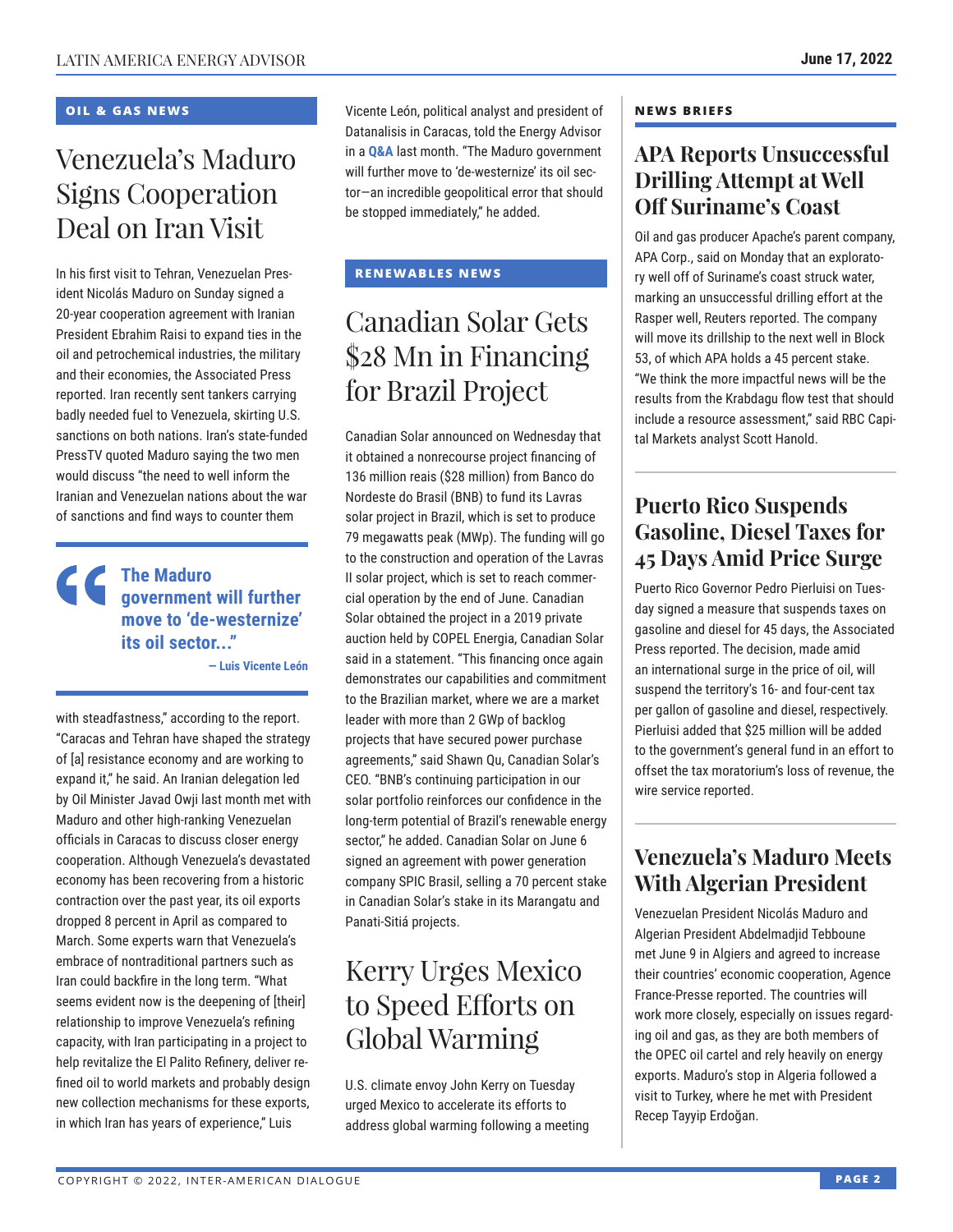with Mexican President Andrés Manuel López Obrador, Reuters reported. Kerry said Mexico's plentiful natural resources can aid it in creating and exporting clean energy. He also emphasized Mexico's responsibility to address the climate crisis as the 15th-largest economy in the world, the wire service reported. "The president has been very clear about his readiness to transition but to do so in a way that meets the needs of the people of Mexico," Kerry said about López Obrador's efforts to address global warming. Kerry added that the Mexican president is committed to involving major actors such as foreign energy companies in the process of producing energy. "He has made the decision to facilitate those companies being able to move forward and do business and sent a message that the private sector will be able to take part in various ways," Kerry said. "Follow-up was given to commitments in energy and the environment," López Obrador said of the meeting in a Twitter posting. On Friday, Mexico is planning to announce 10 steps to address climate change, said Foreign Minister Marcelo Ebrard, Reuters reported.

### **POWER SECTOR NEWS**

## Brazil's Eletrobras Raises \$6.9 Billion in Share Sale

Eletrobras, Brazil's state power company, was effectively privatized in a stock offering on June 9 that raised 33.7 billion reais (\$6.9 billion), Bloomberg News reported. The power company and Brazilian government bank BNDES together sold more than 697 million shares at 42 reais each, which was a discount of 2.4 percent from the June 9 close, according to unnamed people close to the matter. The stock offering still must be approved by Brazil's audit court and Congress. Those approvals would reduce the Brazilian government's stake in the company to less than 50 percent, Bloomberg News reported. Leftist former President Luiz Inácio Lula da Silva, who is polling as the front-runner ahead of Brazil's upcoming

### **FEATURED Q&A / Continued from page 1**

premium from the global market while outsourcing refining to more streamlined companies such as U.S. Gulf Coast refiners. For reference, Mexico's state budget was based on a crude oil price of approximately \$55 per barrel (September 2021), and Mexican crude is now at about \$99 per barrel.

### **Relying more aggressively on domestic refining could have backfired, compromising Mexico's energy security..."**

**— Raphael Portela**

This income surplus is cushioning fuel subsidies going into gasoline (approximately \$1.50 per gallon) and diesel (approximately \$2 per gallon). Setting aside the challenges with Pemex's downstream playbook, even if Pemex's refineries were ready to increase utilization rates within the scheduled time frame, the abrupt change in flows would have been risky in such a period of high volatility. Relying more aggressively on domestic refining could have backfired, compromising Mexico's energy security and potentially increasing costs to consumers."

**Gonzalo Monroy, managing<br>director of GMEC in Mexico<br>City: "AMLO has floated the<br>of 'reducing exports, sending<br>all to the Mexicon refunction' aline a bia 20 director of GMEC in Mexico City:** "AMLO has floated the idea of 'reducing exports, sending oil to the Mexican refineries' since his 2018 presidential campaign. The rationale was that Mexico, as an oil producing country should not be importing its fuels. In AMLO's vision, fuel imports are equivalent to a loss of sovereignty. As president, AMLO pushed the grandiloquent expectation and its ensuing narrative of 'rescuing Pemex;' however, oil production and reserves have dwindled. When looking closer, Mexico's oil production is a history of two tales: since 2016, Pemex

has lost almost 600,000 barrels per day of oil, while private parties took its production to 90,100 barrels from scratch. In refining, the evident push to increase domestic production has mixed results: the utilization rate has increased from a historic low of 37 percent in 2019 up to 44.4 percent in 2022, but gasoline and diesel production have not been the largest contributors, but rather high-sulfur fuel oil. As per AMLO's aspirations, his idea was to reduce—and eventually cut off—all oil exports, so production could be sent to the seven refineries (including Dos Bocas, under construction) and Deer Park. The reversal in his statements is an implicit acknowledgment that existing refineries will not increase their processing capacity as expected, nor that Dos Bocas will enter commercial operation on July 2."

Dino Barajas, chair of global<br>
project finance practice grou<br>
at Baker Botts: "Pemex is<br>
acting as a rational market pr<br>
taker and is simply reacting to internation **project finance practice group at Baker Botts:** "Pemex is acting as a rational market price taker and is simply reacting to international market opportunities. In the case of Pemex, these periods of sharp market increases will bolster its annual profitability numbers, which in turn will assist the Mexican government to fund much-needed social programs as the Mexican economy rebounds from Covid-19 downward pressures that have affected the global market. Increases in short-term profitability may also provide Pemex with capital reserves. The company can utilize those reserves to reinvest and modernize its production and refining facilities, which is necessary in order to adequately compete with other international market players."

Fluvio Ruíz Alarcón, Mexico-based oil and gas analy<br>
"The possibility that Mexico<br>
stops exporting crude dependent **co-based oil and gas analyst:** "The possibility that Mexico stops exporting crude depends on at least three factors: the level of production, the effective processing capacity in the National Refining System (SNR) and **Continued on page 6**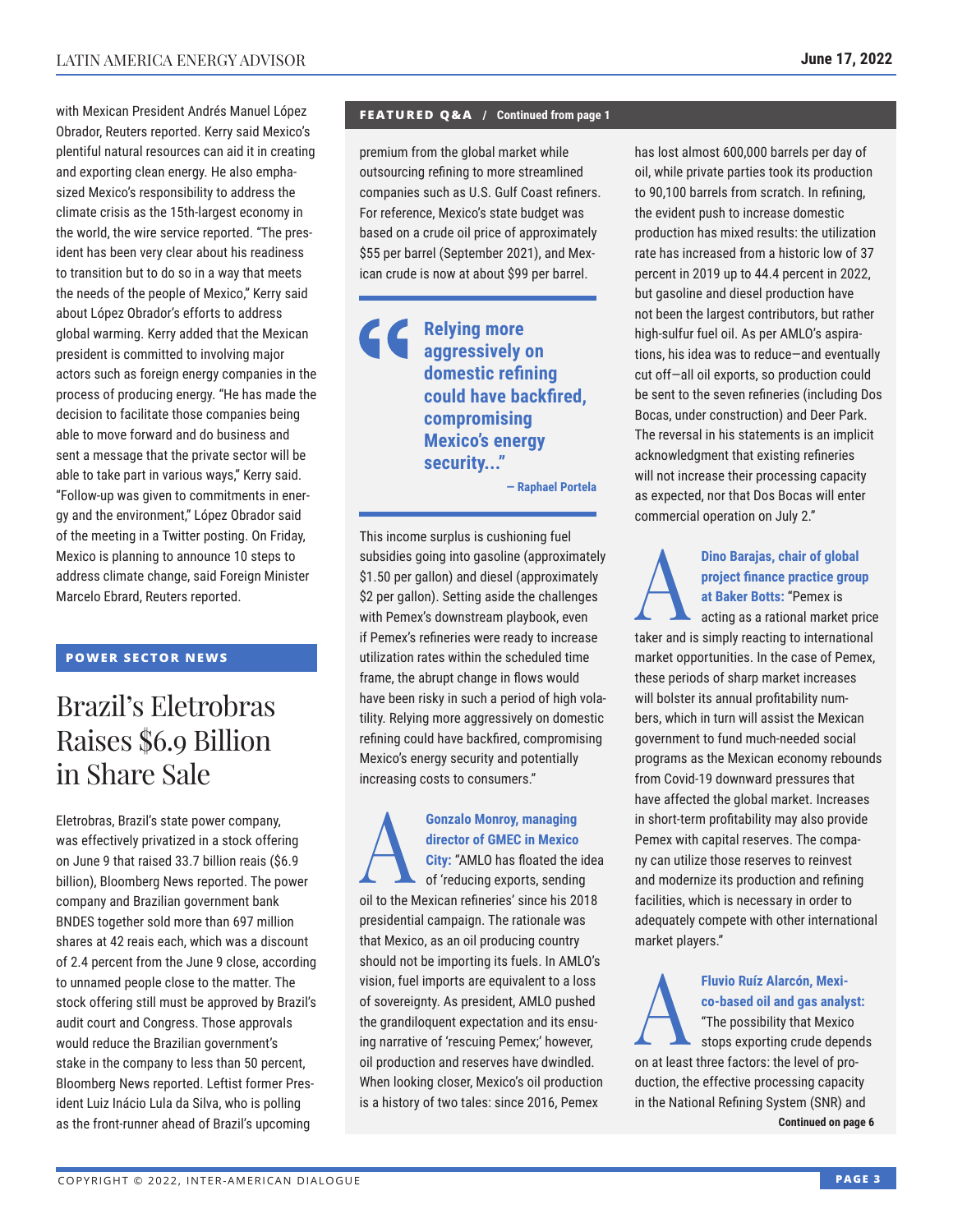October presidential election, is assessing different routes to reverse the privatization of Eletrobras, according to his advisors, Reuters reported. Lula has opposed the privatization of state companies, arguing that they threaten national security, leaving Brazil's resources vulnerable to exploitation by foreign companies. Guido Mantega, a former finance minister, said it is possible to reverse the privatization.

#### **POLITICAL NEWS**

## Man Confesses to Killing Journalist, Indigenous Expert

A fisherman has confessed to killing British journalist Dom Phillips, 57, and Brazilian Indigenous expert Bruno Pereira, 41, in a remote area of the Amazon, Brazilian police said Wednesday night, the Associated Press reported. The man, Amarildo da Costa de Oliveira, 41, led police officers to the location deep in the forest where he said he buried the men's

### **We would have no way of getting to that spot quickly without the confession."**

**— Eduardo Alexandre Fontes**

bodies, and investigators found human remains at the site, the wire service reported. Search teams transported body bags to the docks at the city of Atalaia do Norte and said autopsies would be carried out to determine whether the remains are those of Phillips and Pereira, who went missing on June 5. Oliveira told officers that he fatally shot the two men, the AP reported. "We would have no way of getting to that spot quickly without the confession," said federal investigator Eduardo Alexandre Fontes. He added that the remains would be identified within days and if confirmed to be those of the missing journalist and Indigenous expert, that they "will be returned to the families of the two." Family members of Oliveira previously

## **SUBSCRIBER NOTICE**

## Stevens Joins as Director of the Dialogue's Energy Program

Daniela Stevens on Wednesday joined the Inter-American Dialogue as the new director of its Energy, Climate Change & Extractive Industries Program.

Before joining the Dialogue, Stevens was assistant professor in the international relations division of the Center for Research and Teaching in Economics (CIDE) in Mexico City, where she taught Latin American studies and international relations, coordinated faculty seminars, served on the Board of Professors and was an active member of the anti-discrimination committee.



**Stevens**

Stevens has published widely in specialized environmental and climate journals, such as Global Environmental Politics by MIT Press, and she has written opinion pieces for Nexos and commentary for El Universal.

Prior to working at CIDE, Stevens was a research fellow at Yale University, where she performed research on coalition-building in Latin America, energy reform in Mexico and pension reform in Brazil.

A Mexican national, Stevens has experience in local and federal public administrations. Her work as a liaison between the pubic and academic sectors at the Federal Ministry of Public Security was critical in launching a research center on security, where she served as deputy director.

Stevens has performed extensive fieldwork in Mexico, Brazil and Colombia, where she has built strategic relationships with public officials, private sector representatives and civil society leaders regarding climate and energy policy.

Stevens holds a master's degree in political science from El Colegio de México and a PhD in comparative politics from the School of Public Affairs at American University, where she was also an adjunct professor of comparative politics and a guest lecturer of the climate policy honors class.

said he denied wrongdoing and claimed that police tortured him in order to get a confession. "Our first mission was to find them alive, but unfortunately we bring this sad news to the family, to friends and the international press," said detective Guilherme Torres, The Washington Post reported. Pereira was working with Indigenous groups in the area, and Phillips was investigating illegal invasions targeting Indigenous groups. Local Indigenous organization

Univaja called the developments "an incalculable loss." In a statement Wednesday, Brazilian President Jair Bolsonaro said Phillips was "disliked in the region," newspaper reported. "He did a lot of stories against gold mining and on environmental issues," said Bolsonaro. "In that region, a region extremely isolated, not a lot of people liked him. He should have redoubled his focus on taking care of himself. But he decided to make this excursion," the president added.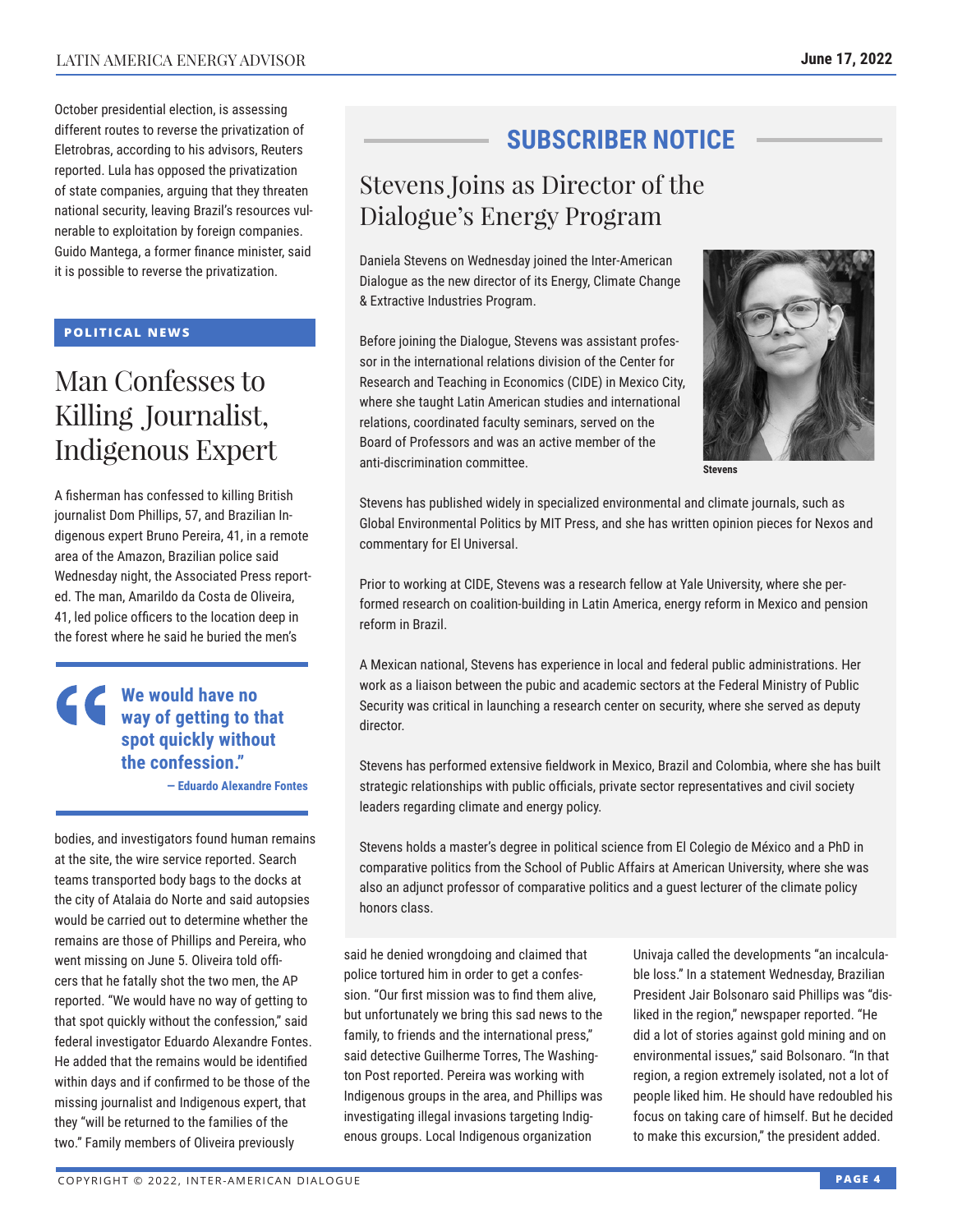### **NEWS BRIEFS**

### **Ecuadorean Indigenous Leader Freed, Vows Continued Protests**

Ecuadorean Indigenous leader Leonidas Iza was freed from police custody on Tuesday and vowed that protests against President Guillermo Lasso's government would continue, Reuters reported. Iza had been detained for about 24 hours after the government accused him of orchestrating road blockades. Protesters have demanded that Lasso freeze gasoline prices and take other economic actions, the wire service reported.

### **Brazilian Court Allows Home-Grown Cannabis for Medical Uses**

A Brazilian Superior Court of Justice panel on Tuesday agreed unanimously to authorize three patients to grow cannabis for their own medical treatment in a decision that may be applied nationwide, the Associated Press reported. Currently, the law in Brazil only allows for the medical use of cannabis-derived products from imported goods. Judge Rogério Schietti said the five-person panel made its decision because the Brazilian government has not taken a scientific position on the issue. "The discourse against this possibility is moralistic," he said.

### **LATAM Airlines Seeks Approval for New Loans to Exit Bankruptcy**

Chile-based LATAM Airlines Group on Monday requested that a judge approve \$2.75 billion in new loans in an effort to fund the company's exit from Chapter 11 bankruptcy, Reuters reported. U.S. Bankruptcy Judge James Garrity in Manhattan is expected to review the request on June 23. The company has commitments to Goldman Sachs, JPMorgan Chase Bank, BNP Paribas and Barclays Bank, among others, the wire service reported.

## Western Hemisphere Leaders Sign Deal on Migration at Summit

The Summit of the Americas closed June 10 in Los Angeles with Western Hemisphere leaders signing a migration pact that they said would provide a framework for countries hosting large numbers of migrants and refugees, the Associated Press reported. The agreement, known as the Los Angeles Declaration, involves principles on legal pathways for migrants to enter countries, as well as on aid to communities affected by migration, coordinated emergency responses and humane border management. "Each of us is signing up to commitments that recognize the challenges that we all share," said U.S. President Joe Biden. "This is just a start ... Much more work remains," he added. The United States will commit \$314 million to helping countries that host migrants and refugees, and it will resume or expand efforts to reunite Cuban and Haitian families. Several Latin American countries have also announced new commitments. Costa Rica will extend protections for migrants from Cuba, Nicaragua and Venezuela who arrived before March 2020. Mexico will extend an additional 20,000 temporary worker visas for Guatemalans annually. And President Guillermo Lasso announced that Ecuador would grant temporary status for the some 500,000 Venezuelans.

### **ECONOMIC NEWS**

## Lula Eyes More Public Spending in Economic Plan

Former Brazilian President Luiz Inácio Lula da Silva, who is currently leading incumbent President Jair Bolsonaro in electoral polls, said that he will scrap the county's constitutionally mandated spending cap, boost government spending and overhaul tax policy if he wins the October presidential election, according

to a draft economic plan, the Financial Times reported June 9. The plan has 90 primary points, which include Lula's commitments to combating corruption and reconstituting the Bolsa Família social welfare program, Folha de S. Paulo reported. The plan, written by Aloízio Marcadante, a co-founder of Lula's Workers' Party, emphasizes the former president's interest in addressing poverty and inequality in Brazil. "Let's put the poor and workers back into the budget," it says, the Financial Times reported. "For this, it is necessary to revoke the spending ceiling and review the current Brazilian tax regime, which is dysfunctional and has totally lost its credibility," it added. Viktor Szabó, an emerging markets debt investment director at Abrdn, characterized the plan as "more state, less private sector and potentially looser fiscal policy." He added, "The only problem with public spending in Brazil is it's not really efficient and, furthermore, we've learnt that it's the prime source of corruption."

## Chilean Government to Present Tax Reform Proposal

Chilean President Gabriel Boric's administration is set to present a tax reform plan, including a bill on mining royalties, on June 30, according to Giorgio Jackson, the minister secretary-general of the presidency, Reuters reported Thursday. Jackson said the government will announce the entire plan at the end of the month and begin to submit a few bills to Congress, including that of the mining royalty, which could affect the country's copper production. A tax reform is a "necessary condition" for Boric to follow through with his campaign promises, said Jackson. In recent weeks, the Chilean president has seen a decrease in popular support after a strong electoral win in December, with a May 29 Cadem poll showing a 57 percent disapproval rating, Bloomberg News reported. "When you're in a bonanza and good times or in bad times, they always say why are you going to do it now? There's never a good time to do tax reform," Jackson said, arguing that now is a good moment for the reform, Reuters reported.